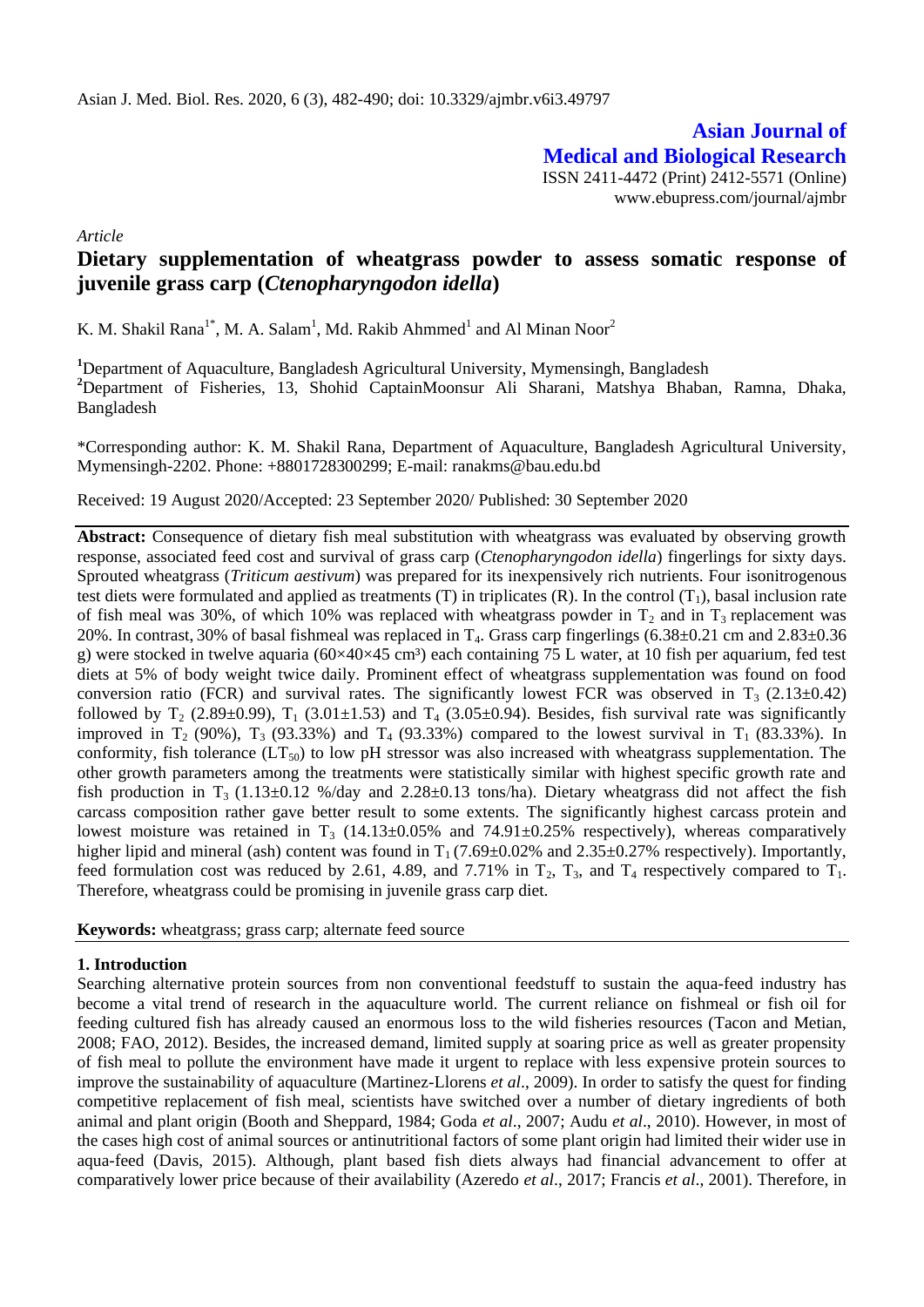this experiment wheatgrass (freshly sprouted first leaves of the common wheat plant, *Triticum aestivum*) has been investigated as a substitute (plant origin) of fish meal in the diet of grass carp fingerlings to assess its impact on somatic growth and feed cost. Young sprouted wheatgrass are very rich in dietary fiber, antioxidants, minerals (potassium, iron, zinc, calcium, magnesium, copper, manganese and selenium) and vitamins (A, C, E, K, B1, B6, B12 and pantothenic acid) (Meyerowitz, 1992; Murphy, 2002; Shirude, 2011). It also contains a good proportion of basic nutrients viz., lipid, protein and carbohydrates (Devi *et al.*, 2015). Wheatgrass is well known as "power house of nutrients", fifteen pounds of which is nutritionally equal to 350 pounds of ordinary garden vegetables (Mujoriya and Bodla, 2011; Devi *et al.*, 2015). In spite of having huge prospects (locally available, low cost, nutrient rich), use of wheatgrass as dietary ingredient in fish feed is still under progress. However, Nath *et al.*, 2014; and Islam *et al.*, 2017; experimented wheatgrass powder in catfish diets with some promising findings. However, data on carp fish fed wheatgrass based diet is not well in hand yet. Therefore, the present experiment was designed to evaluate the effect of dietary wheatgrass powder substitution with fish meal on juvenile grass carp (*Ctenopharyngodon idella*).

# **2. Materials and Methods**

# **2.1. Experimental set-up**

The "BAUAquaponics Oasis" laboratory of the Department of Aquaculture, Bangladesh Agricultural University, was devoted to conduct the experiment for 60 days from  $6<sup>th</sup>$  June to  $6<sup>th</sup>$  August 2018. The feed based experiment, contained of four treatments each with three replications, was run in twelve glass aquaria of 100 liters (size:  $60\times40\times45$  cm<sup>3</sup>), containing 75 L of deep tube well water each. Twelve outlets (with one air stone) from two air pumps (RESUN, Model ACO-003 and 35 watt) were used for continuous aeration in the aquaria. The aquaria were labeled individually as  $T_1R_1$ ,  $T_1R_2$ ,  $T_1R_3$ ,  $T_2R_1$ ,  $T_2R_2$ ,  $T_2R_3$ ,  $T_3R_1$ ,  $T_3R_2$ ,  $T_3R_3$ ,  $T_4R_1$ ,  $T_4R_2$ ,  $T_4R_3$ and placed following complete randomized block design for scientific justification. Each aquarium was roofed with net frame to prevent jumping out of fish or predatory attack.

# **2.2. Stocking of Fish**

The fry of grass carp (initial size:  $6.38\pm0.21$  cm and  $2.83\pm0.36$  g) was collected from local fish hatchery and stocked at a rate of 10 fish per aquarium. During fry transportation oxygenated plastic bags were used to avoid stress and injury. Thereafter the experimental fish were subjected to conditioning into glass aquaria at room temperature ranging 25-30°C for a period of 8-10 days at the beginning of the experiment. Throughout the conditioning period, fish were fed control diet twice daily (10:00 am and 4:00 pm) at approximately 3% of live body weight/day.

### **2.3. Wheatgrass powder preparation**

Firstly, 3 clean plastic buckets were taken containing 1 kg of locally collected wheat seeds each for sprouting. Then the collected wheat seeds were washed and soaked in water for overnight. In the following morning the soaked seeds were sieved, wrapped with cotton cloth and kept in a perforated bucket covered with cloths for 24 hours. Subsequently, the germinated wheat seeds were spread over each  $(60x30x8 \text{ cm}^3)$  of nine previously prepared (washed and sun dried) sprouting beds (trays). Water was then sprayed over the trays and covered it for 2 days. Thereafter the sprouted young yellowish wheatgrass were uncovered and brought to sunlight. Harvesting was done, when the seedlings became 6-7 inch long with dark green colors within 8 days, with the cut off stems and weighed. Prior to harvest, water was continued to spray over the sprouting bed twice daily (morning and evening).

After harvesting, blanching was done where the green wheatgrass stems were boiled (over 100 °C) for 7 minutes and immediately cooled down in a big bowl by adding ice and one pinch of sea salt (NaCl). As a thumb rule, blanching is done by boiling objects at 75 to 105ºC temperature for 1to 10minutes, in order to retard enzymatic activity, removing gases, setting color, improving texture, stopping the changes of flavor and leaching of water soluble sugars.

The blanched wheatgrass (Figure 1) were kept aerated in room temperature and then dried into a dryer to give it a crunchy texture. These were then crumbled with scissor and finally blended to produce fine powder to be used as fish feed ingredients (Figure 1).

# **2.4. Ingredients selection and fish feed formulation**

The feeding trial was supported with four different experimental diets that were formulated form the following ingredients based on their availability, nutrient profiles and market price (Table 1).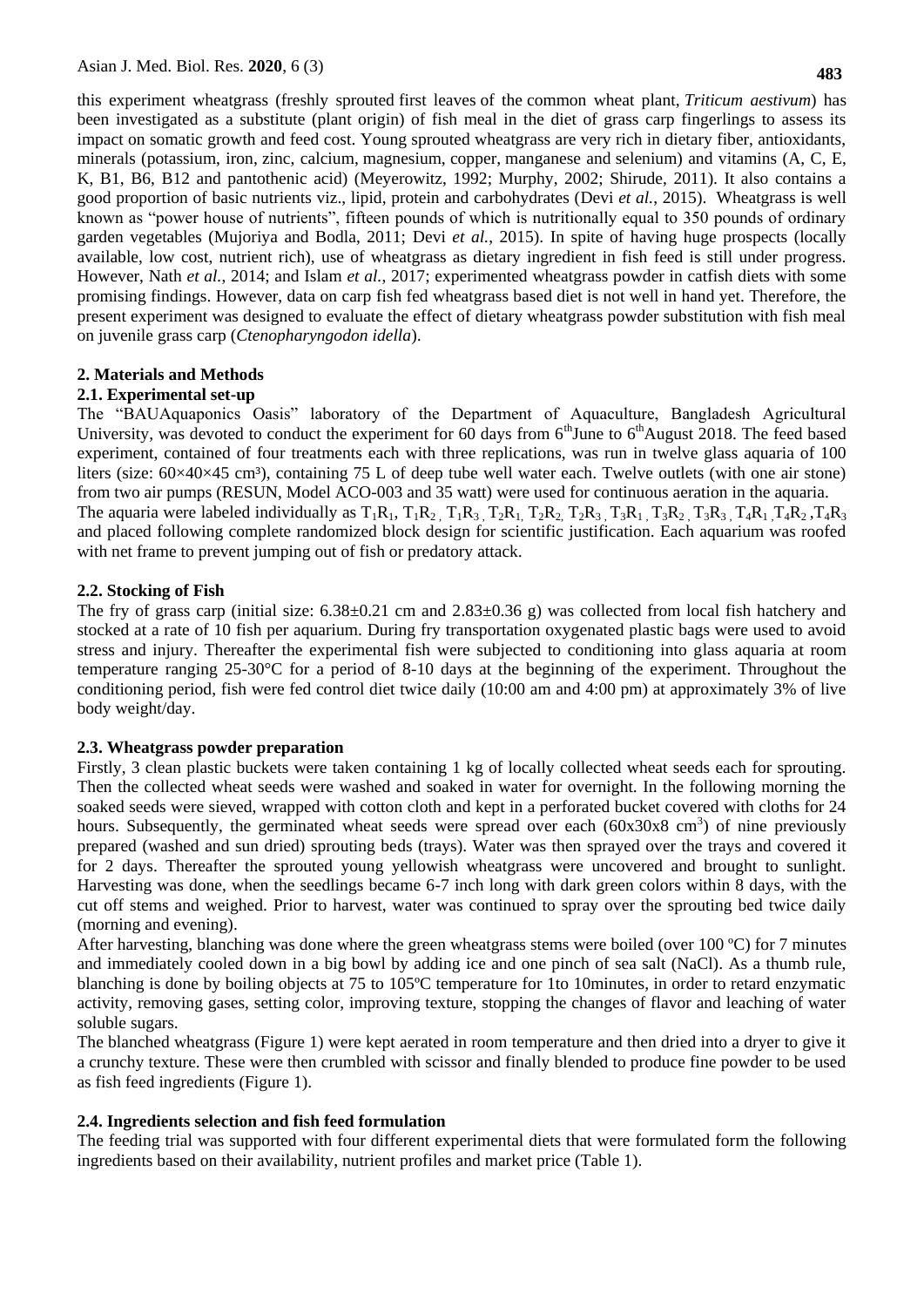The test diets were formulated with a view to reducing (0, 10, 20, and 30%) dietary inclusion of fish meal (basal inclusion of 30% in control  $T_1$ ) by adding wheatgrass powder in a progressive manner. Accordingly, the control diet ( $T_1$ ) contained 30% fishmeal but no wheatgrass powder. Whereas in  $T_2$ , 10% of fish meal was replaced with wheatgrass powder; hence it contained 27% fish meal and 3% wheatgrass powder. In order to represent 20% replacement,  $T_3$  contained 24% fishmeal and 6% of wheatgrass powder. In  $T_4$  30% of fishmeal was replaced with 9% inclusion of wheatgrass powder (Table 2).

Pearson square method was followed to calculate the dietary inclusion rate of different ingredients in order to formulate isonitrogenous (around 31%) test diets. Sinking dry pellet feed (0.5 mm diameter) was prepared with extruded feed pellet machine and sun dried. Prepared feed were stored in air tight polythene bags at 4°C in refrigerator before feeding the fish. The proximate composition of the test diets was also determined (AOAC, 1990) that has been shown in Table 3. Some precautionary actions were also taken in preparing the ingredients for feed formulation such as measured mustard oil cake was soaked overnight and soybean meal was pre-boiled to minimize their glucocyanate effects.

#### **2.5. Fish feeding trial, sampling and data analysis**

Throughout the feeding trial, experimental fish were fed (hand feeding) with the respective test diets twice daily (10 am and 5 pm) at 5% of their body weight in each aquarium. Siphoning was employed to drain 25% of the aquarium water daily that ensured removal of uneaten feed and faces. However, same amount of clean water was also added daily to maintain the water level in the aquarium. Besides daily water exchange, each aquarium was completely drained fortnightly (during sampling) to keep environmental homogeneity.

Sampling of fish and water quality parameters were done biweekly. Fish were sampled randomly from individual treatment to observe their average length and weight as well as their response to the test diets by calculating the growth parameters such as length gain (cm), weight gain (g), percent weight gain, specific growth rate (SGR, %/day), food conversion ratio (FCR), survival rate (%) and fish production (kg/ha). Fish carcass profile was also determined following the standard procedure of AOAC (1990). Furthermore, water quality parameters such as dissolved oxygen (mg/L), water temperature  $({\rm ^{\circ}C}),$  pH, ammonia and nitrite contents were measured using portable DO meter, thermometer, pH meter and ammonia testing kits respectively.

Moreover, collected data were loaded in the computer and after final harvest, data were subjected to one-way ANOVA for statistical analysis (Snedecor and Cochran, 1994). The least significant difference was used for comparison of the mean values ascertained from different treatments by Duncan's New Multiple Range Test (Duncan, 1955).

### **2.6. Low pH stress test**

Tolerance to low pH stressor (pH 3) of the experimental fish was also evaluated to determine the impact of dietary wheatgrass incorporation on the fish fitness. Therefore, after the completion of feeding trail, 6 fish from each treatment were randomly selected and transferred to a 20 L container holding water having pH 3. In order to prepare this low pH water (pH 3), deep tube-well water was strongly aerated for 24 h and gradually mixed with nitric acid ( $HNO<sub>3</sub>$ ). The aquaria for stress test were facilitated with continuous aeration and kept under ambient temperature. Time required attaining 50% mortality of the test fish was calculated as median lethal time  $(LT_{50})$ .

#### **3. Results and Discussion**

### **3.1. Production of sprouted wheatgrass**

The total collection of wheatgrass powder from nine sprouting beds (trays) was 500g. In order to obtain this, each tray (60x30x8 cm<sup>3</sup>) was initially sprayed with 250 g of raw wheat seeds. Notably, around 20% wheatgrass powder was retained from the sprouted live wheatgrass. Therefore, average sprouted wheatgrass production rate was 277.78 g (live weight) per tray.

#### **3.2. Somatic response of grass carp to test diets**

#### **3.2.1. Growth parameters**

Dietary substitution of any unconventional ingredients always raises the question about its palatability to the target fish. In this experiment, progressive inclusion of wheatgrass powder in the test diets were well accepted by the grass carp fingerlings as they fed steadily but actively and there was almost no feed left over after twenty minutes of feed delivery. Grass carp are herbivorous in nature but also readily accept formulated pellets under culture conditions (Ni and Wang, 1999; George, 1982). Therefore, having plant origin might have aided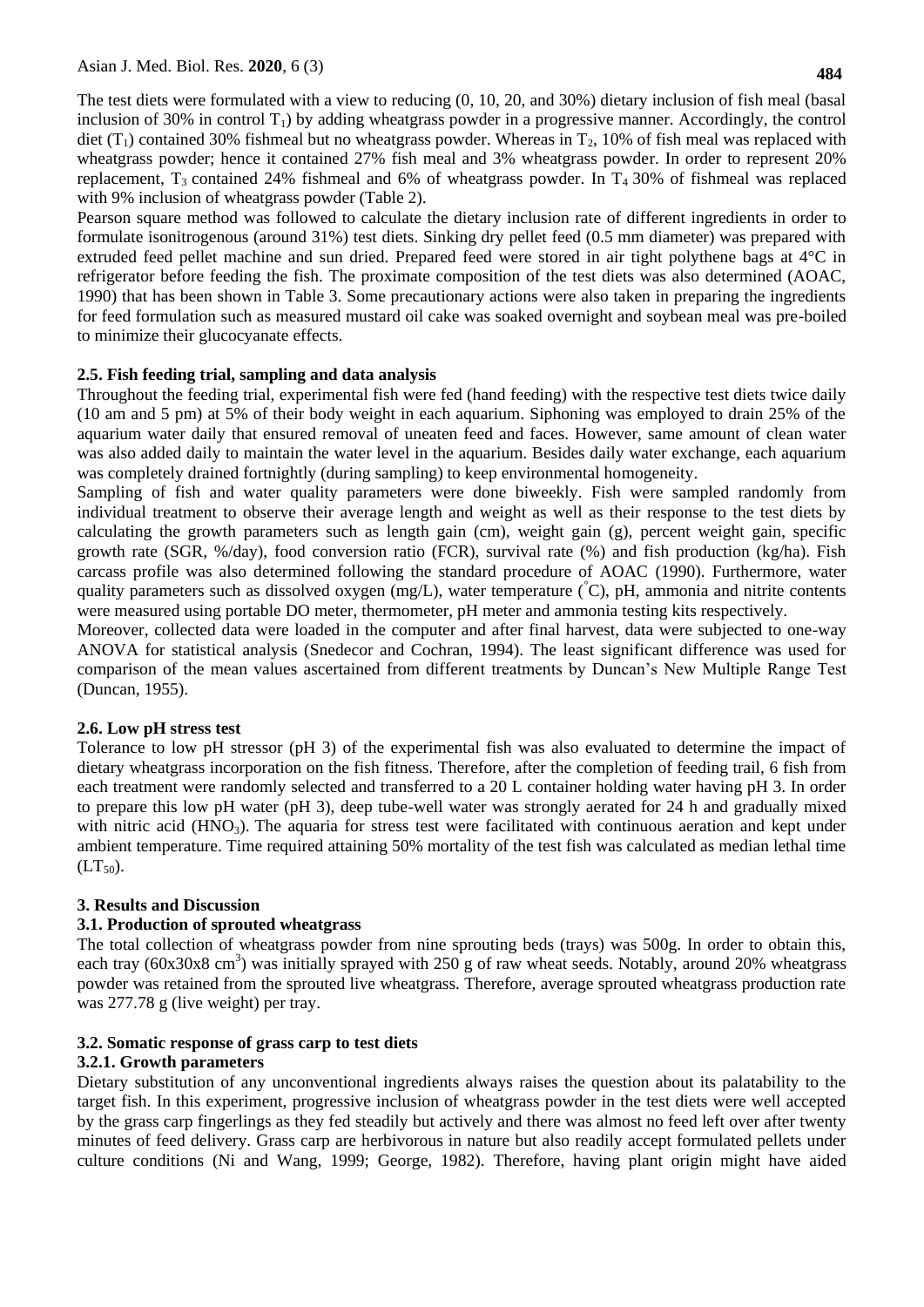wheatgrass contributing to the palatability of the diets. However, wheatgrass powder has also been evaluated in the diet of catfish without hampering diets' acceptability (Nath *et al.*, 2014; Islam *et al.*, 2017).

In case of initial length and weight there was no significant difference  $(P>0.05)$  among the treatments. After 60 days of grass carp nursing, the highest mean length gain (cm) was observed in  $T_3$  (1.05±0.39 cm), followed by  $T_4$  (0.97 $\pm$ 0.28 cm),  $T_2$  (0.95 $\pm$ 0.29 cm) and  $T_1$  (0.78 $\pm$ 0.81 cm), although the values were statistically similar. In contrast, fish in T<sub>3</sub> attained maximum mean weight gain (g) of  $2.68\pm0.18$  g, but the lowest was found in T<sub>4</sub>  $(2.13\pm0.56 \text{ g})$ . However, the differences were insignificant (P $>0.05$ ) among the treatments (Table 4). The short rearing period (60 days) and/or some experimental error could be responsible for statistical non-significance.

In a similar fashion, the highest Specific growth rate (SGR, %/day) and fish production (tons/ha) were experienced in  $T_3$  (1.13±0.12%/day and 2.28±0.13 tons/ha) and the lowest in  $T_4$  (0.95±0.19 %/day and 2.04±0.24 tons/ha) without any significant difference (P>0.05). The observed SGR (%/day) values have outweighed the findings of Islam *et al.* (2017), who reported SGR values ranged from 0.46 to 0.77 %/day for stinging catfish (*Heteropneustes fossilis*) and that of Nath *et al*. (2014), who documented SGR value 0.29 %/day for Asian catfish (*Clarias batrachus*) in wheatgrass based feeding trials. Species variation and environmental factors might be the reason behind these differences. Again, the fish production in this experiment was continued to increase with the increase of dietary wheatgrass supplementation, till 20% of fish meal replacement with wheatgrass powder in  $T_3$ , but dropped when the replacement rose to 30% in  $T_4$ . Correspondingly, review of literature has made it known that substitution of fish meal with plant based ingredients up to a certain level in fish diets results in positive response but higher dietary substitution causes a reduction in growth and immune responses (Lin and Luo 2011, Mokrani *et al*., 2020).

# **3.2.2. Survival rate**

Considering the survival rate, fish fed wheatgrass powder based diets showed significantly improved survival compared to control diet  $(T_1)$ . Therefore, juveniles in  $T_3$  and  $T_4$  enjoyed the highest survival rate (93.33%) followed by  $T_2(90\%)$  which were statistically different (P<0.05) to the lowest survival in  $T_1(83.33\%)$  (Table 4). The fabulous nutritional profile of wheatgrass, loaded with quality minerals (K, Ca, Fe, Mg, Na and S) and vitamins (A, B, C and E) besides the basic nutrients, had presumably contributed to the better survival with increasing supplement in the test diets (Mujoriya and Bodla, 2011; Anwar *et al.*, 2015; Devi *et al.*, 2015).

Therefore, the overall findings re-emphasize that fishmeal substitution with non-conventional sources (animal or plant origin) to a certain level could be feasible in fish diet without limiting growth (Ayoola, 2010; Rana *et al*., 2015; Sing *et al.,* 2016; Islam *et al.,* 2017; Daniel, 2018; Osho *et al*., 2019; Rana *et al*., 2020).

### **3.3. Food conversion ratio (FCR) and feed cost**

Food conversion ratio (FCR) is an effective parameter to evaluate a fish feed as it determines the required amount of feed for per unit of somatic growth. In this study, the lowest FCR was  $2.13\pm0.42$  found in T<sub>3</sub> that was significantly lower (P<0.05) than the highest FCR in  $T_4$  (3.05±0.94). Although, the FCR value of  $T_2$  (2.89±0.99) was statistically similar to other treatments (Table 4). Similarly, Rana *et al*., 2020; substituted fishmeal with jute leaf powder in the diet of mrigal (*Cirrhinus cirrhosus*) fingerlings and reported FCR values ranged between 2.81 and 3.30.

Importantly, feed preparation cost was decreased with the increase of dietary wheatgrass powder in the test diets. For instance, the expense in formulating  $T_1$  diet was the highest (49.85 BDT/Kg), which was subsequently reduced by 2.61%, 4.89%, and 7.71% in  $T_2$  (48.55 BDT/Kg),  $T_3$  (47.41 BDT/Kg) and  $T_4$  (46.01 BDT/Kg) respectively (Figure 2). Thus the experiment signifies that replacement of fish meal with low cost wheatgrass powder in the diet of juvenile grass carp could substantially reduce feed cost and show conformity with the findings of Rana *et al*., 2020. Moreover, reduction in feed cost, worth more than 60% of total aquaculture cost (Gadzama and Ndudim, 2019), has brought wheatgrass powder under the shades of light as a promising ingredients in the diet of Indian major carps.

### **3.4. Fish carcass composition**

Carcass composition of the tested fish has been shown in Table 5. The findings reveal that, significantly highest carcass protein and lowest moisture was retained in  $T_3$  (14.13±0.05% and 74.91±0.25% respectively). In contrast, comparatively higher lipid and mineral (ash) content was found in  $T_1$  (7.69 $\pm$ 0.02% and 2.35 $\pm$ 0.27% respectively) which were statistically similar with other treatments except the lowest lipid content in  $T_4$ (6.68±0.27%). Besides, fiber and carbohydrate profiles did not vary significantly among the treatments. Notably, fiber content was increased with progressive addition of wheatgrass in the test diets. However, the observed protein contents are slightly lower but lipid and mineral (ash) contents are higher than the findings of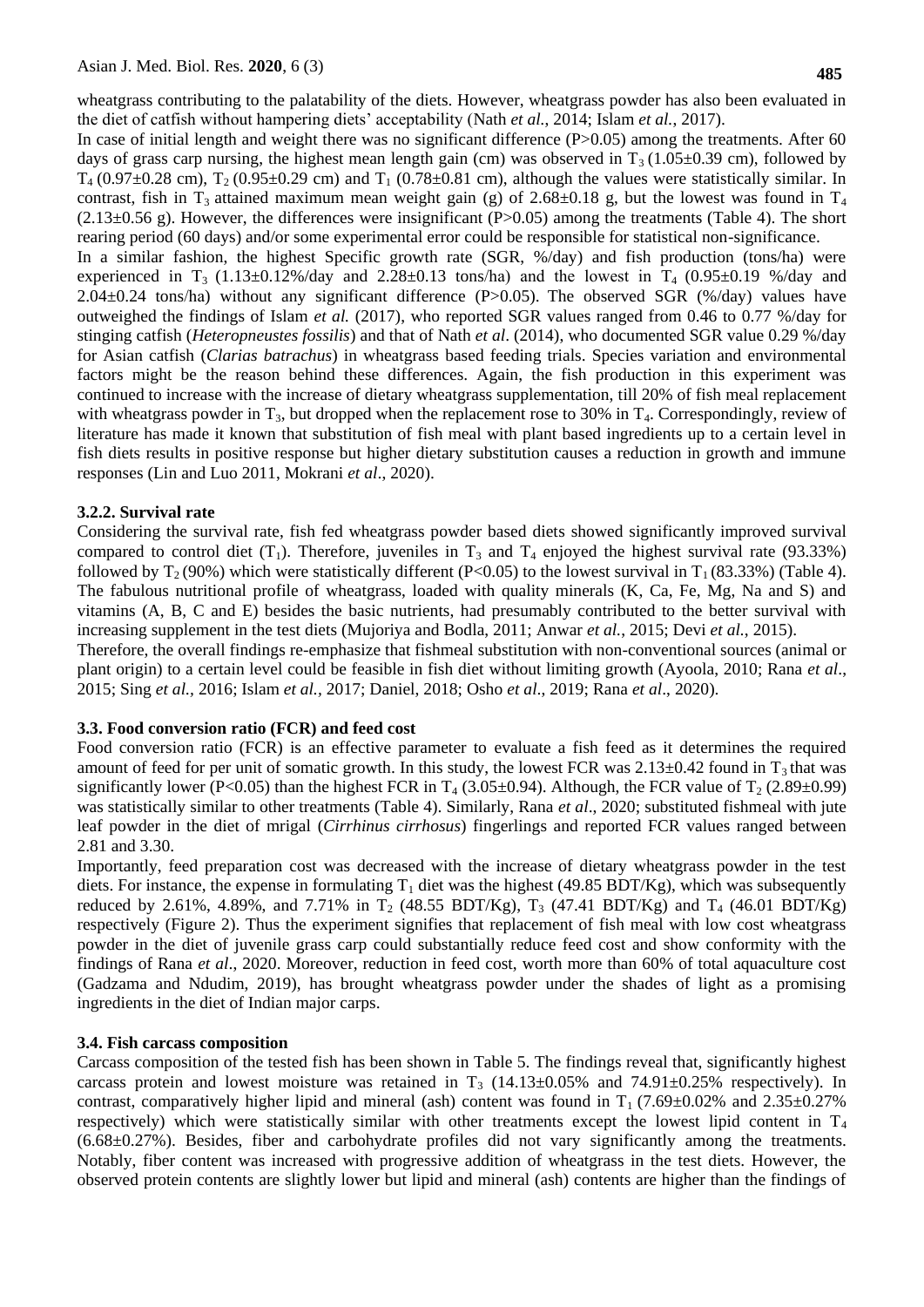Asian J. Med. Biol. Res. **2020**, 6 (3)

Ashraf *et al.*, 2011; who reported 74.30±0.07% moisture, 20.00±0.15% protein, 2.52±0.01% lipid and 1.4±0.2% ash content in grass carp. This variation might be due to the diet and age variation of the fish. To sum up, addition of wheatgrass in place of fishmeal did not affect the quality of fish greatly rather improved consumer digestibility to some extent by increasing carcass fiber. Nandeesha *et al*., 1995; also concluded that plant based diets had contributed to boost up carcass protein and fat levels in Indian major carps.

# **3.5. Water quality parameters**

The water quality parameters (Table 6) of the trial aquaria ranged between, pH (7.82 and 8.84), dissolved (DO) oxygen (6.57 and 7.93 ppm), temperature (28 and 29.5 ˚C), ammonia (0.08 and 0.33 mg/L) and nitrite (0.07 and 0.66 mg/L) among the treatments throughout the study period. Consequently, the parameters were within the acceptable range for grass carp as well as fish culture (Swingle, 1967; Ni and Wang, 1999). Therefore, it could be summarize that the rearing water was safe for fish wellbeing and had no decisive effect on the response of fish to the test diets.

# **3.6. Low pH stress test**

Adaptation to stressed condition is an important reference of fish robustness. In this experiment, after the feeding trials fish were subjected to low pH stress test (pH 3.0). From the literature, it is understood that pH below 4.0 is lethal to fish, whereas the recommended range is 6.8-9.0 (Swingle, 1967). Results showed that 50% of the fish in T<sub>1</sub> died sooner after 6 minutes (LT<sub>50</sub> = 6 minutes) of exposure to low pH stress than fish in other treatments. In contrast, the values of median lethal time ( $LT_{50}$ ) for the fish in  $T_2$ ,  $T_3$  and  $T_4$  were 10, 14 and 16 minutes respectively (Figure 3). These imply that dietary addition of wheatgrass (high mineral content) had improved resilience of the test fish which conforms with the findings of Rana *et al*., 2020.

| <b>Ingredients</b>          | % Crude protein | % Crude lipid | % Carbohydrates | Price (BDT/kg) |
|-----------------------------|-----------------|---------------|-----------------|----------------|
| Fish meal                   | 56              | 8.5           | 2.7             | 80             |
| Wheatgrass powder           | 16.5            |               | 60              | 25             |
| Mustard oil cake            | 30              |               | 35              | 35             |
| Rice bran                   | 12              | 12            | 55              | 35             |
| Soya bean meal              | 40              | 15            | 30              | 42             |
| Wheat bran                  | ◯               | 7.5           | 60              | 20             |
| Wheat flower                |                 | 2.5           | 70              | 25             |
| Soya oil                    |                 | 100           |                 | 80             |
| Minerals and vitamin premix |                 |               |                 | 100            |

|  | Table 1. Basic nutrients and market price of the selected feed ingredients. |
|--|-----------------------------------------------------------------------------|
|--|-----------------------------------------------------------------------------|

| Table 2. Dietary inclusion rate (g) of different ingredients used in formulating 100 g of the test diets for |  |  |  |  |
|--------------------------------------------------------------------------------------------------------------|--|--|--|--|
| grass carp fingerlings.                                                                                      |  |  |  |  |

| Feed<br>ingredients            | $T_1$<br>$(0\%$ replacement of<br>fish meal with<br>wheatgrass powder) | T <sub>2</sub><br>$(10\%$ replacement of<br>fish meal with<br>wheatgrass powder) | $T_3$<br>$(20\%$ replacement of<br>fish meal with<br>wheatgrass powder) | $T_4$<br>(30% replacement of<br>fish meal with<br>wheatgrass powder) |
|--------------------------------|------------------------------------------------------------------------|----------------------------------------------------------------------------------|-------------------------------------------------------------------------|----------------------------------------------------------------------|
| Fish meal                      | 30                                                                     | 27                                                                               | 24                                                                      | 21                                                                   |
| Wheatgrass                     | 0                                                                      | 3                                                                                | 6                                                                       | 9                                                                    |
| Mustard oil cake               | 20                                                                     | 18                                                                               | 18                                                                      | 17                                                                   |
| Rice bran                      | 20                                                                     |                                                                                  | 17                                                                      | 12                                                                   |
| Soya bean meal                 | 10                                                                     | 15                                                                               | 18                                                                      | 23                                                                   |
| Wheat bran                     | 10                                                                     | 10                                                                               | 10                                                                      | 10                                                                   |
| Wheat flower                   |                                                                        |                                                                                  | 2                                                                       | 3                                                                    |
| Sova oil                       | 3                                                                      | 3                                                                                | 3                                                                       | 3                                                                    |
| Minerals and<br>vitamin premix |                                                                        | $\mathfrak{D}$                                                                   | 2                                                                       | 2                                                                    |
| <b>Grand Total</b>             | 100                                                                    | 100                                                                              | 100                                                                     | 100                                                                  |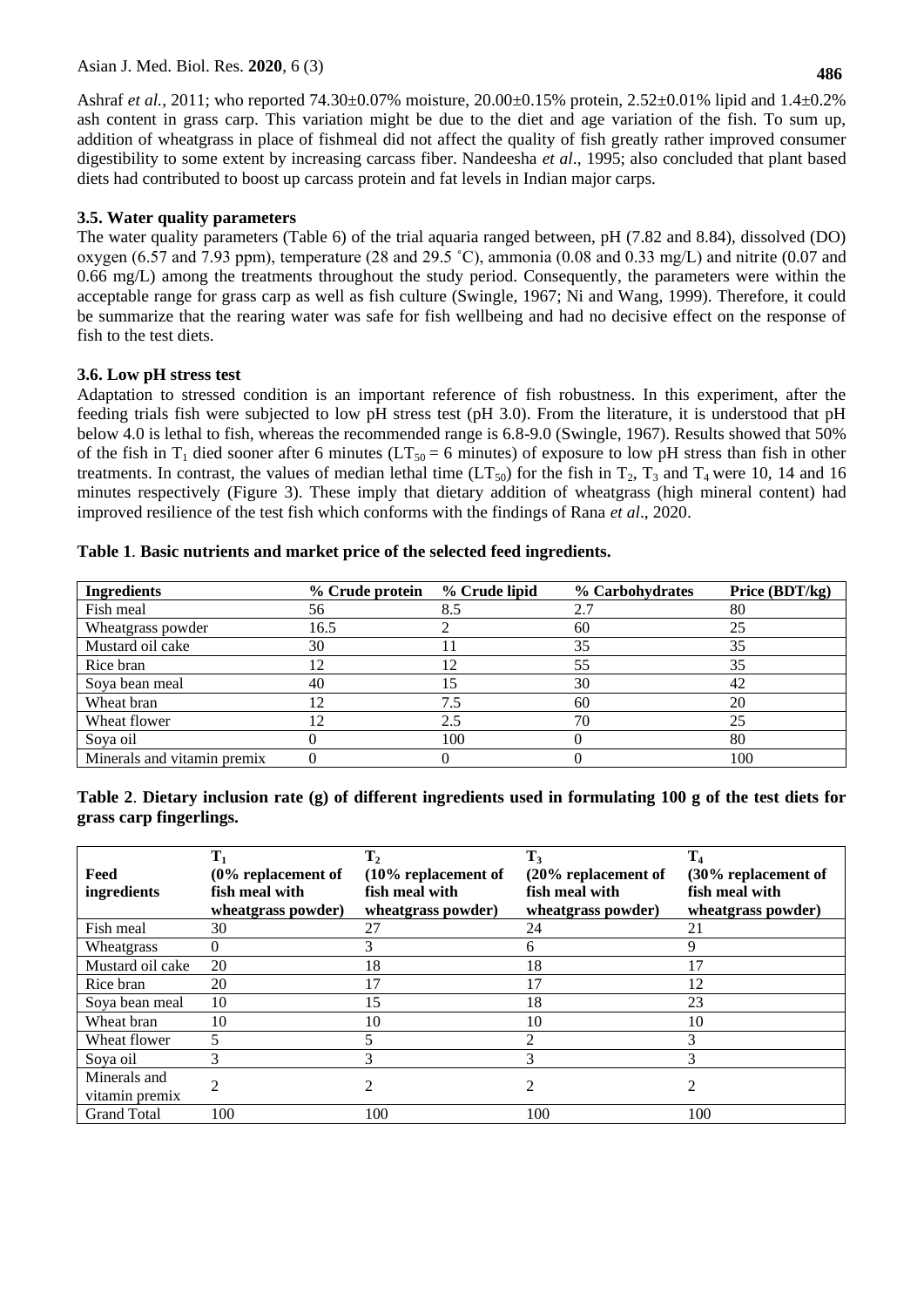| <b>Treatments</b> | <b>Moisture</b> | Crude lipid | Crude protein | Ash   | <b>Crude fiber</b> | <b>Nitrogen Free</b><br><b>Extract (NFE)</b> |
|-------------------|-----------------|-------------|---------------|-------|--------------------|----------------------------------------------|
| $\mathbf{T}$      | 12.32           | 6.74        | 31            | 12.54 | 4.34               | 32.31                                        |
| T <sub>2</sub>    | 12.92           | 6.54        | 30.86         | 11.83 | 5.14               | 32.18                                        |
| T <sub>3</sub>    | 12.13           | 5.53        | 30.51         | 11.60 | 5.79               | 33.69                                        |
| $\rm T_4$         | .2.03           | 5.78        | 30.58         | 11.37 | 6.03               | 34.11                                        |

#### **Table 3. Proximate composition (%) of different test diets.**

**Table 4. Growth parameters of grass carp fingerlings fed test diets.**

| <b>Parameters</b>                  | $T_1$<br>$(0\%$ replacement $(10\%$<br>of fish meal with<br>wheatgrass<br>powder) | T <sub>2</sub><br>replacement of<br>fish meal with<br>wheatgrass<br>powder) | $T_3$<br>(20%<br>fish meal with<br>wheatgrass<br>powder) | T <sub>4</sub><br>(30%<br>replacement of replacement of<br>fish meal with<br>wheatgrass<br>powder) |       | F-value p-value | <b>Level of</b><br><b>Significance</b> |
|------------------------------------|-----------------------------------------------------------------------------------|-----------------------------------------------------------------------------|----------------------------------------------------------|----------------------------------------------------------------------------------------------------|-------|-----------------|----------------------------------------|
| Mean initial<br>length(cm)         | $6.33(\pm 0.20)^a$                                                                | $6.44(\pm 0.15)^{a}$                                                        | $6.42(\pm 0.39)^a$                                       | $6.34(\pm 0.09)^a$                                                                                 | 0.15  | 0.93            | <b>NS</b>                              |
| Mean final<br>length(cm)           | $7.11(\pm 0.96)^a$                                                                | $7.38(\pm 0.36)^a$                                                          | $7.48(\pm 0.25)^a$                                       | $7.32(\pm 0.48)^a$                                                                                 | 0.25  | 0.86            | <b>NS</b>                              |
| Mean length<br>gain                | $0.78(\pm 0.81)^a$                                                                | $0.95(\pm 0.29)^a$                                                          | $1.05(\pm 0.39)^a$                                       | $0.97(\pm 0.28)^a$                                                                                 | 0.16  | 0.92            | <b>NS</b>                              |
| Mean initial<br>weight(g)          | $2.88(\pm 0.46)^a$                                                                | $2.89(\pm 0.12)^a$                                                          | $2.78(\pm 0.29)^a$                                       | $2.76(\pm 0.58)^a$                                                                                 | 0.15  | 0.91            | <b>NS</b>                              |
| Mean final<br>weight               | $5.18(\pm 0.14)^a$                                                                | $5.24(\pm 0.75)^a$                                                          | $5.47(\pm 0.31)^a$                                       | $4.89(\pm 0.57)^{a}$                                                                               | 0.68  | 0.59            | <b>NS</b>                              |
| Mean weight<br>gain                | $2.30(\pm 0.58)^a$                                                                | $2.35(\pm 0.72)^a$                                                          | $2.68(\pm 0.18)^a$                                       | $2.13(\pm 0.56)^a$                                                                                 | 0.54  | 0.67            | <b>NS</b>                              |
| Percent<br>weight gain             | $83.41(\pm 35.24)^a$                                                              | $81.35(\pm 24.5)^a$                                                         | $97.21(\pm 14.4)^a$                                      | $77.27(\pm 20.58)^a$                                                                               | 0.36  | 0.78            | <b>NS</b>                              |
| <b>FCR</b>                         | $3.01(\pm 1.53)^a$                                                                | $2.89(\pm 0.99)^{ab}$                                                       | $2.13(\pm 0.42)^{b}$                                     | $3.05(\pm 0.94)^a$                                                                                 | 2.85  | 0.049           | $\ast$                                 |
| <b>SGR</b><br>$(\frac{9}{6}$ /day) | $0.99(\pm 0.31)^a$                                                                | $0.98(\pm 0.22)^a$                                                          | $1.13(\pm 0.12)^a$                                       | $0.95(\pm 0.19)^a$                                                                                 | 0.39  | 0.76            | <b>NS</b>                              |
| Survival rate<br>(%)               | $83.33^{b}$                                                                       | $90.00^a$                                                                   | $93.33^a$                                                | $93.33^{a}$                                                                                        | 3.83  | 0.042           | $\ast$                                 |
| Fish<br>production<br>(tons/ha)    | $2.16 \ (\pm 0.06)^a$                                                             | $2.19(\pm 0.31)^a$                                                          | $2.28(\pm 0.13)^a$                                       | $2.04(\pm 0.24)^a$                                                                                 | 0.682 | 0.59            | <b>NS</b>                              |

Note: Values are mean ±Standard deviation from triplicate groups. Values in a row having similar letters (s) or without letters do not differ significantly whereas values bearing the dissimilar letter (s) differ significantly as per DMRT (Duncan's New Multiple Range Test). \* significant at P≤ 0.05; \*\* significant at P≤ 0.01; NS non-significant at P˃ 0.05

|  |  |  | Table 5. Carcass composition (%) of experimental grass carp (wet weight basis) fingerlings. |  |  |  |  |  |  |  |
|--|--|--|---------------------------------------------------------------------------------------------|--|--|--|--|--|--|--|
|--|--|--|---------------------------------------------------------------------------------------------|--|--|--|--|--|--|--|

| <b>Parameters</b> | $T_1$<br>(0%<br>replacement of<br>fish meal with<br>wheatgrass<br>powder) | $\mathbf{T}_2$<br>(10%<br>replacement of<br>fish meal with<br>wheatgrass<br>powder) | $T_3$<br>(20%<br>fish meal with fish meal with<br>wheatgrass<br>powder) | T <sub>4</sub><br>(30%<br>replacement of replacement of<br>wheatgrass<br>powder) |       | F-value p-value | <b>Level of</b><br><b>Significance</b> |
|-------------------|---------------------------------------------------------------------------|-------------------------------------------------------------------------------------|-------------------------------------------------------------------------|----------------------------------------------------------------------------------|-------|-----------------|----------------------------------------|
| Moisture          | $75.32(\pm 0.12)^{bc}$                                                    | $75.67(\pm 0.59)^{ab}$                                                              | 74.91( $\pm$ 0.25) <sup>bc</sup>                                        | $76.04(\pm 0.09)^a$                                                              | 6.52  | 0.02            | *                                      |
| Crude lipid       | $7.69(\pm0.02)^{a}$                                                       | $7.59(\pm 0.41)^a$                                                                  | $7.41(\pm 0.23)^a$                                                      | $6.68(\pm 0.27)^b$                                                               | 8.65  | 0.007           | $***$                                  |
| Crude protein     | $13.73(\pm 0.15)^b$                                                       | $13.45(\pm 0.25)^b$                                                                 | $14.13(\pm 0.05)^a$                                                     | $13.47(\pm 0.13)^b$                                                              | 11.88 | 0.003           | $***$                                  |
| Ash               | $2.35(\pm 0.27)^a$                                                        | $2.20(\pm 0.07)^a$                                                                  | $2.32(\pm 0.09)^a$                                                      | $2.33(\pm 0.11)^a$                                                               | 0.56  | .66             | <b>NS</b>                              |
| Fiber             | $0.48(\pm 0.31)^a$                                                        | $0.47(\pm 0.18)^a$                                                                  | $0.62(\pm 0.13)^{a}$                                                    | $0.61(\pm 0.03)^a$                                                               | 0.53  | 0.68            | <b>NS</b>                              |
| Carbohydrate      | $0.42(\pm 0.10)^b$                                                        | $0.59(\pm 0.22)^{\overline{a}\overline{b}}$                                         | $0.60(\pm 0.29)^{ab}$                                                   | $0.88(\pm 0.08)^a$                                                               | 2.95  | 0.09            | NS                                     |

Note: Values are mean ±Standard deviation from triplicate groups. Values in a row having similar letters (s) or without letters do not differ significantly whereas values bearing the dissimilar letter (s) differ significantly as per DMRT (Duncan's New Multiple Range Test). \* significant at P≤ 0.05; \*\* significant at P≤ 0.01; NS non-significant at P˃ 0.05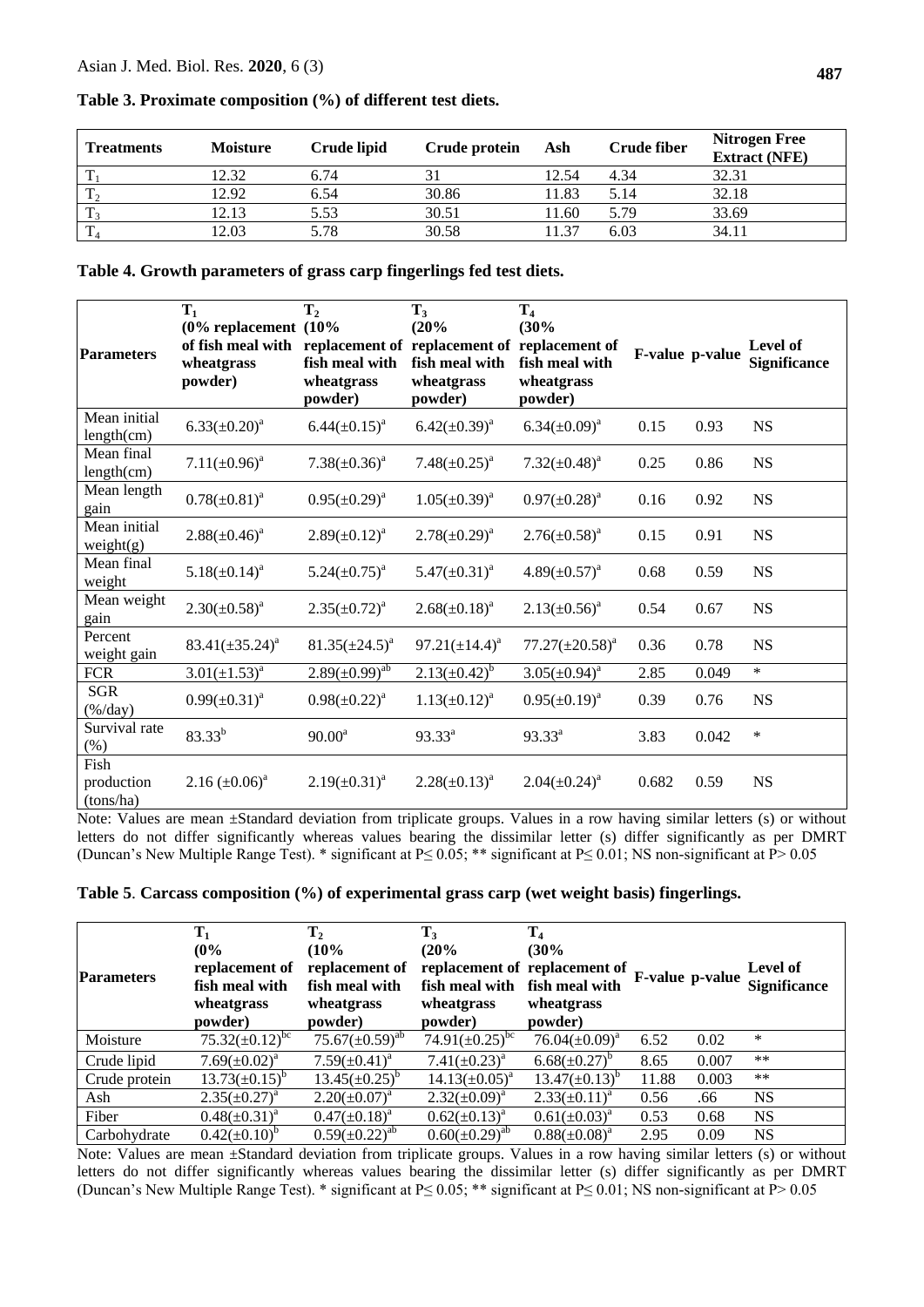#### **Table 6. The water quality parameters over the feeding trial.**

| <b>Parameters</b>         | $T_1$<br>$(0\%$ replacement of<br>fish meal with<br>wheatgrass powder) | $\mathbf{T}_2$<br>$(10\%$ replacement<br>of fish meal with<br>wheatgrass powder) | T,<br>$(20\%$ replacement<br>of fish meal with<br>wheatgrass powder) | $T_{4}$<br>(30% replacement<br>of fish meal with<br>wheatgrass powder) |
|---------------------------|------------------------------------------------------------------------|----------------------------------------------------------------------------------|----------------------------------------------------------------------|------------------------------------------------------------------------|
| pH                        | $8.4 + 0.44$                                                           | $8.2 \pm 0.1$                                                                    | $8.33 \pm 0.32$                                                      | $8.03 \pm 0.21$                                                        |
| DO (ppm)                  | $7.87 \pm 0.06$                                                        | $7.73 \pm 0.12$                                                                  | $7.33 \pm 0.76$                                                      | $7.63 \pm 0.38$                                                        |
| Temperature $(^{\circ}C)$ | $28.57 \pm 0.40$                                                       | $28.6 \pm 0.17$                                                                  | $29 \pm 0.5$                                                         | $28.4+0.40$                                                            |
| Ammonia(mg/L)             | $0.14 \pm 0.06$                                                        | $0.22 \pm 0.11$                                                                  | $0.14 \pm 0.05$                                                      | $0.15 \pm 0.08$                                                        |
| Nitrite $(mg/L)$          | $0.36 \pm 0.30$                                                        | $0.29 \pm 0.18$                                                                  | $0.07 \pm 0.00$                                                      | $0.13 \pm 0.04$                                                        |



A. Blanched wheatgrass stem B. Wheatgrass powder



**Figure 1. Preparation of wheatgrass powder.**



**Figure 2. Feed formulation cost in different treatments.** (BDT/Kg)



**Figure 3. Response of fish to low pH stress test.**

# **4. Conclusions**

The overall somatic performance of grass carp (*C. idella*) fed wheatgrass supplemented test diets was satisfactory compared to control diet (no dietary wheatgrass inclusion). Notably, fish survival was substantially improved. The FCR value and feed formulation cost of the respective diets were reduced in a good amount.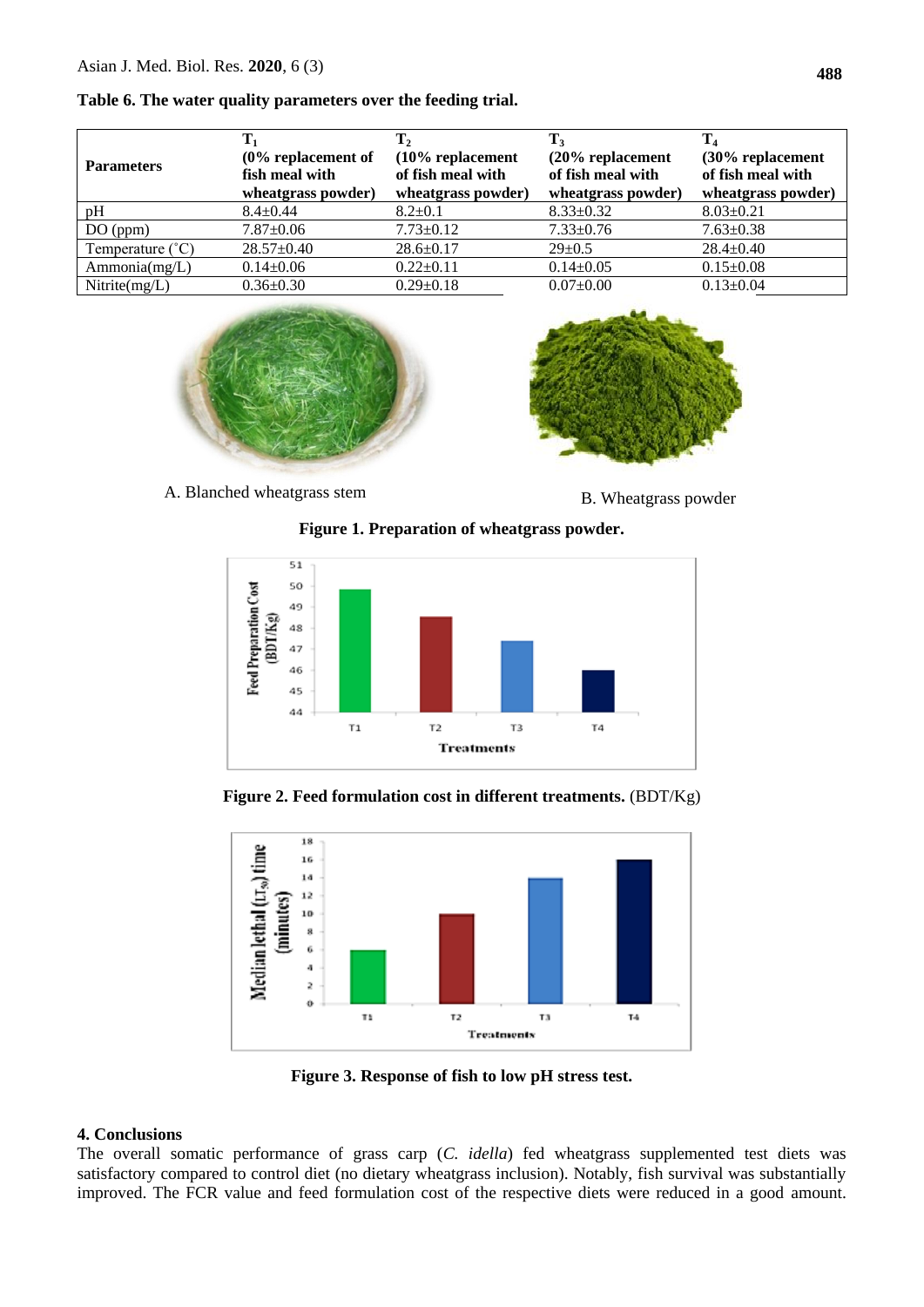However, the sensitivity to wheatgrass (plant feedstuffs) based diets is species specific and demand extensive research to certify it as a fish feed ingredient in a broad context.

#### **Conflict of interest**

None to declare.

### **References**

- Anwar DA, AA El-Yazied, TF Mohammadi and MMF Abdallah, 2015. Wheatgrass Juice and its nutritional value as affected by sprouting condition. Arab Univ. J. Agril. Sci., 23: 37-49.
- AOAC. 1990. Official methods of analysis. 15th edn. Association of Official Analytical Chemists, Washington, D.C., USA.
- Ashraf M, A Zafar, A Rauf, S Mehboob and NA Qureshi, 2011. Nutritional values of wild and cultivated silver carp (*Hypophthalmichthys molitrix*) and grass carp (*Ctenopharyngodon idella*). Int. J. Agric. Biol., 13: 210–214.
- Audu BS, KM Adamu and SA Binga, 2010. The effect of substituting fishmeal diets with varying quantities of ensiled parboiled beniseed (*Sesamum indicum*) and raw african locust bean (*Parkia biglobosa*) on the growth responses and food utilization of the nile tilapia *Oreochromis niloticus*. Int. J. Zool. Res., 6: 334-339.
- Ayoola AA, 2010. Replacement of fish meal with alternative protein source in aquaculture diets. M.Sc. Thesis, Graduate Faculty of North Carolina State University, U.S.A. pp. 1-120.
- Azeredo R, M Machado, E Kreuz, S Wuertz, A Oliva-Teles, P Enes and B Costas, 2017. The european seabass (*Dicentrarchus labrax*) innate immunity and gut health are modulated by dietary plant-protein inclusion and prebiotic supplementation. Fish Shellfish Immunol., 60: 78–87.
- Booth DC and DC Sheppard, 1984. Oviposition of the black soldier fly *Hermetia illucens* diptera stratiomyidae egg masses timing and site characteristics. Env. Entom., 13: 421-423.
- Daniel N, 2018. A review on replacing fish meal in aqua feeds using plant protein sources. Int. J. Fish. Aquat. Stud., 6: 164-179.
- Davis DA, 2015. Feed and feeding practices in aquaculture. Woodhead Publishing, Cambridge, Britain.
- Devi SK, K Hariprasath, GR Nalini, P Veenaeesh and S Ravichandra, 2015. Wheat grass juice *Triticum aestivum* Linn' a therapeutic tool in pharmaceutical research, an overview. Ijppr. Human.*,* 3: 112-121.
- Duncan DB, 1955. Multiple range and multiple F tests. Biometrics, 11: 1-42.
- FAO. 2012. Fisheries statistics*.* Food and Agricultural Organization of the United Nations (FAO), Rome, Italy.
- Francis G, HPS Makkar and K Becker, 2001. Antinutritional factors present in plant-derived alternate fish feed ingredients and their effects in fish. Aquaculture, 199: 197–227.
- Gadzama and Ndudim. 2019. Nutritional composition of housefly larvae meal: a sustainable protein source for animal production – a review*.* Acta. Sci. Agri., 3: 74-77.
- George TT, 1982. The chinese grass carp, *Ctenopharyngodon idella*, its biology, introduction, control of aquatic macrophytes and breeding in the Suda. Aquaculture, 27: 317-327.
- Goda AM, ER El-Haroun and MAK Chowdhury, 2007. Effect of totally or partially replacing fish meal by alternative protein sources on growth of African catfish *Clarias gariepinus* (Burchell, 1822) reared in concrete tanks. Aquac. Res., 38: 279-287.
- Islam T, KMS Rana and MA Salam, 2017. Potential of wheatgrass powder based feed for stinging catfish fry nursing in laboratory condition. Int. J. Fish. Aquat. Stud., 5: 179-184.
- Lin S and L Luo, 2011. Effects of different levels of soybean meal inclusion inreplacement for fish meal on growth, digestive enzymes and transaminaseactivities in practical diets for juvenile tilapia, *Oreochromis niloticus × O. aureus.* Anim. Feed Sci. Technol. 168: 80–87.
- Martínez-Llorens, Silvia, AT Vidal, IJ Garcia, MP Torres and MJ CerdÁ. 2009. Optimum dietary soybean meal level for maximizing growth and nutrient utilization of on-growing gilthead sea bream (*Sparus Aurata*). Aquac. Nutr., 15: 320–28.
- Meyerowitz S, 1992. "Nutrition in grass"-wheatgrass nature's finest medicine: the complete guide to using grass foods & juices to revitalize your health. 6th ed. Great Barrington (Massachusetts): Sproutman publications, USA. pp. 1-53.
- Mokrani A, M Ren, H Liang, Q Yang, K Ji, HC Kasiya and X Ge, 2020. Effect of the total replacement of fishmeal with plant proteins and supplemental essential amino acids in the extruded diet on antioxidants genes, enzyme activities, and immune response in juvenile blunt snout bream. Aquacult. Int., 28: 555–568.
- Mujoriya R and DRB Bodla, 2011. A study on wheat grass and its nutritional value. Food Sci. Qual. Mngmt., 2: 1-8.